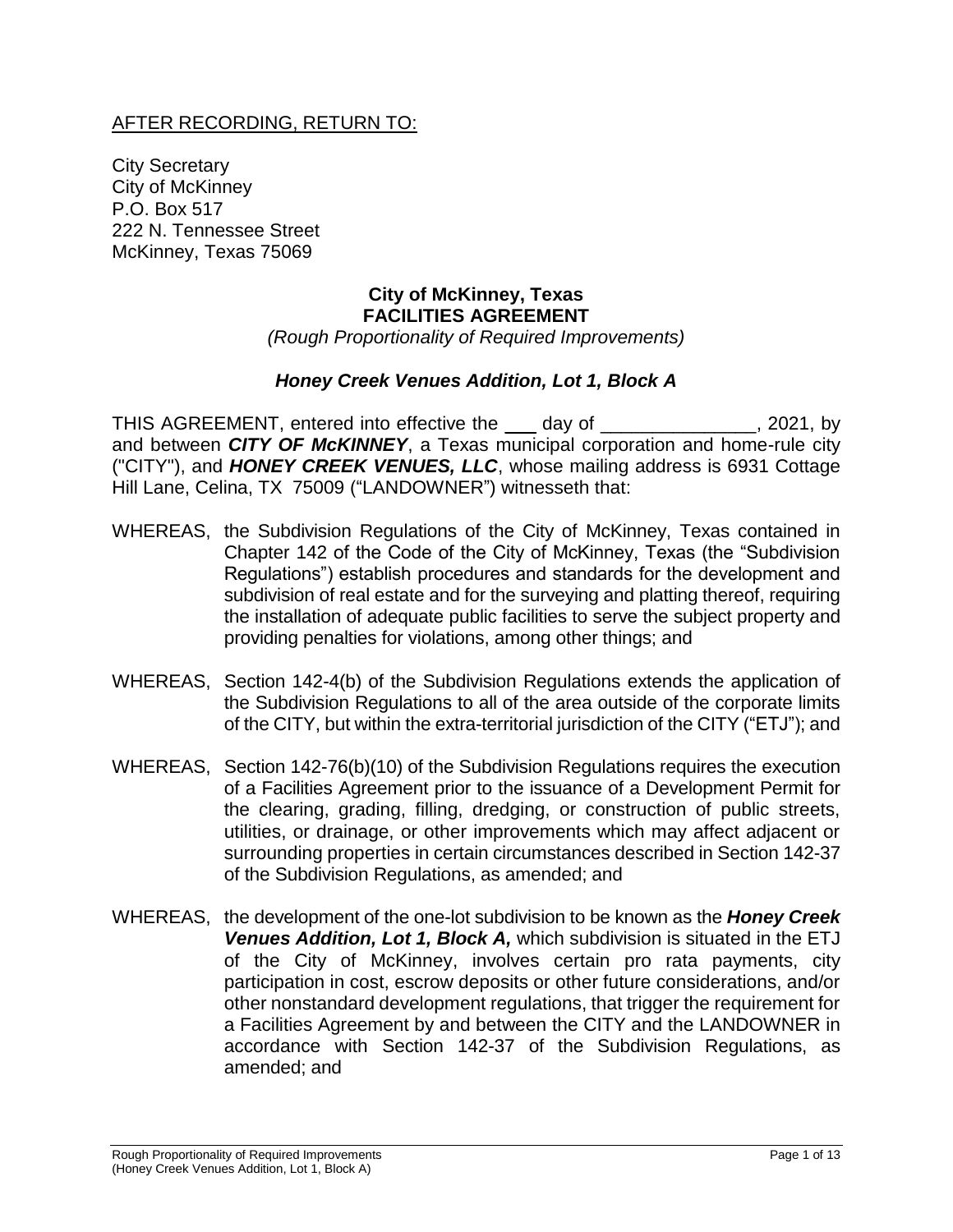- WHEREAS, the Subdivision Regulations also prohibit recording the Record Plat of a subdivision within the incorporated area of the City until the LANDOWNER has completed all of the public facilities required to serve the property being developed that must be dedicated to the City ("Public Improvements") or have entered into a Facilities Agreement and guaranteed to the satisfaction of the CITY such improvements will be installed; and
- WHEREAS, LANDOWNER has appealed, or requested a waiver or variance, from the requirements that the Public Improvements identified in Paragraph D, below, (the "Appealed Improvements") must be designed and constructed before the recording of the Record Plat of the one-lot subdivision in the ETJ, to be known as the *Honey Creek Venues Addition, Lot 1, Block A,* (the "Plat") because the required design and construction of those Appealed Improvements is not roughly proportionate to the impact generated by the development proposed to be constructed on the "Property," defined below, as required by Texas Local Government Code § 212.904; and
- WHEREAS, CITY concurs that the construction of the lots designed for one 7,100 square foot wedding venue on the Property that is being platted as the *Honey Creek Venues Addition, Lot 1, Block A,* does not generate impacts roughly proportionate to require the design and construction of the Appealed Improvements but cannot unilaterally enforce the City's zoning ordinance in the ETJ to restrict the use of the Property; and
- WHEREAS, CITY and LANDOWNER desire to enter into a Facilities Agreement through a Development Agreement authorized by Section 212.172 of the Texas Local Government Code that will allow for the conditional deferral of the design and construction of the Appealed Improvements, specify the uses that can be made of the Property, and require that the Appealed Improvements be designed and constructed prior to any change or modification in the use presently proposed for the Property all as provided hereinafter below.

NOW THEREFORE, in consideration of the intent and desire of the LANDOWNER, as set forth herein, and to gain approval of the CITY to record said Plat, the LANDOWNER and CITY agree as follows:

# A. PROPERTY

This Agreement is for Property located in the ETJ of the City of McKinney, on W. Cottage Hill Parkway abutting and just east of Honey Creek, containing approximately 25.51 acres of land, more or less, in the Grizzell Kennedy Survey, Abstract No. 498, Collin County, Texas, and more fully described and depicted in the Preliminary-Final Plat of the *Honey Creek Venues Addition, Lot 1, Block A* attached hereto as Exhibit A and fully incorporated herein by reference for all purposes allowed by law (the "Property").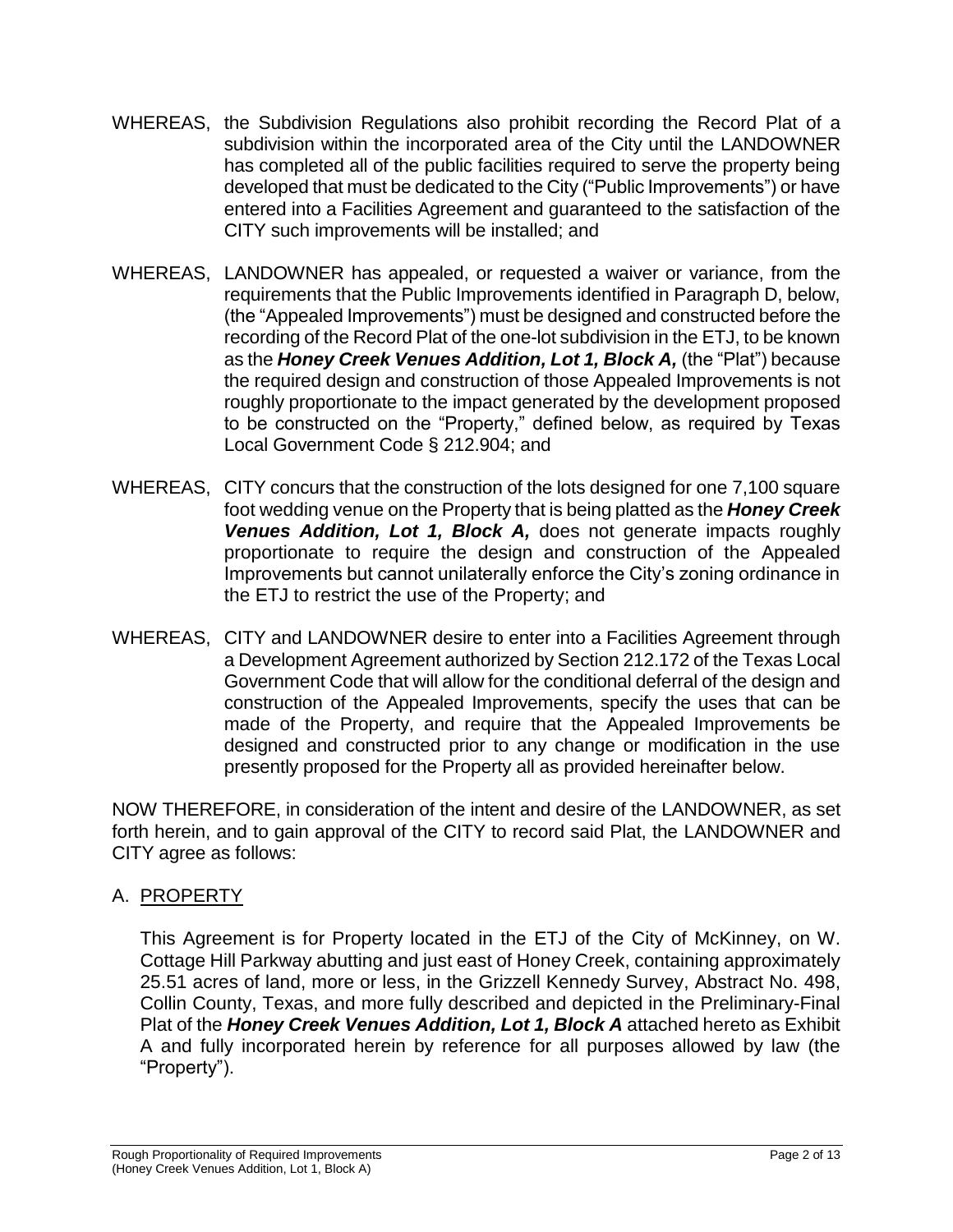### B. USES ALLOWED ON PROPERTY

The use of the Property shall be limited to one 7,100 square foot wedding venue, one owner-occupied single-family home, and 2,000 square feet of storage buildings on the lot into which the Property is being platted that is identified as: *Honey Creek Venues Addition, Lot 1, Block A*, which lot contains approximately 25.51 acres of land more or less in area ("Lot 1"). For purposes of this Agreement, a "wedding venue" shall be defined as "real property, with or without permanent structures for the purpose of housing certain private social events not open to the general public, with said social events limited to weddings, wedding rehearsals, or wedding receptions, with or without live entertainment, where food and drink may be consumed on site, but which provides no overnight accommodations." Subject to the foregoing restrictions and the specific limitations set forth herein, the use of the Property shall otherwise conform to the requirements of the RED-1 Residential Estates District as set out in Section 146-68 of the Code of Ordinances, City of McKinney, Texas, as codified through Ordinance No. 2019-08-061, enacted on August 20, 2019. However, due to the fact that the Public Improvements required to serve the full development potential of the Property are not being designed and constructed by LANDOWNER, the following permitted or accessory uses or uses requiring a special use permit under the RED-1 Residential Estates District as identified in the Schedule of Uses are prohibited:

- 1. Bed and breakfast;
- 2. Church, rectory, or other places of worship including church-operated daycare facilities and pre-schools;
- 3. College or university;
- 4. Museum, library, art gallery (public);
- 5. School, public, private or parochial;
- 6. Country club;
- 7. Golf course (public);
- 8. Park or playground (public);
- 9. Playfield or stadium (public);
- 10. Recreation center (public);
- 11. Swimming pool (public);
- 12. Garage or lot, parking (private); and
- 13. Private street development.

## C. DEDICATIONS FOR PUBLIC IMPROVEMENTS

LANDOWNER hereby agrees to dedicate the following easements and rights-of-way at no cost to CITY, in accordance with the CITY's Subdivision Ordinance and as approved by CITY Engineer.

#### 1. THOROUGHFARES

LANDOWNER shall dedicate, at no cost to CITY, that amount of right-ofway along perimeter roadways adjacent to the Property (as reflected on the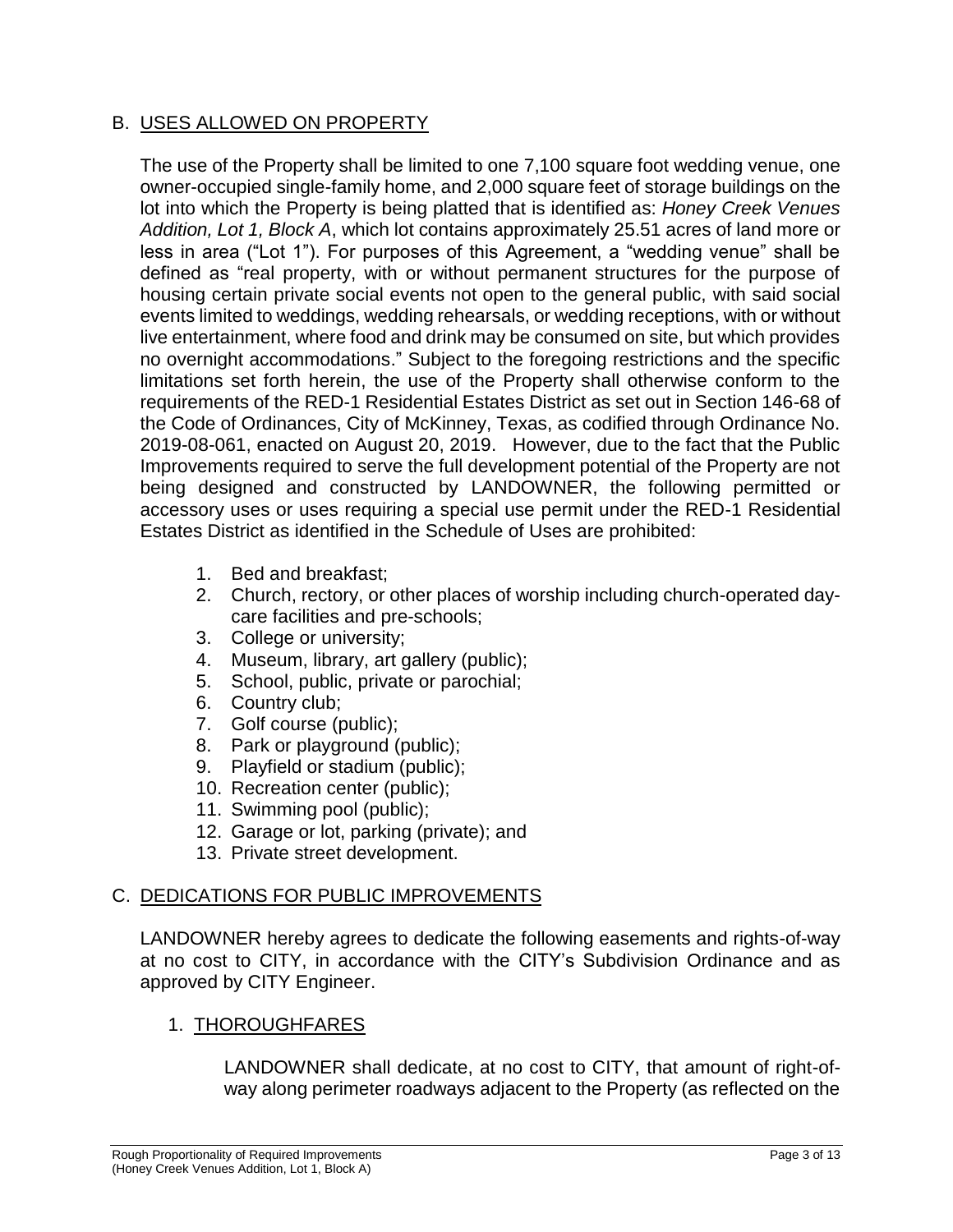plat heretofore approved by the CITY) which dedication will yield one-half (½) of the ultimate right-of-way width that is not already dedicated by plat or legal instrument as road right-of-way at such time as the Property is platted. If platting of the Property is delayed and the perimeter roadway right-of-way described above has not previously been dedicated, LANDOWNER shall dedicate the right-of-way along perimeter roadways adjacent to the Property as required herein above upon receipt of the written request of the CITY's Engineer. Such right-of-way dedication shall include:

a. A sixty-foot (60') wide right-of-way for W. Cottage Hill Parkway along the entire length of the northern border of the Property, which contains approximately 1.67 acres of land more or less, as more particularly depicted in the Plat attached hereto as Exhibit "A" and is incorporated herein by reference for all purposes allowed by law.

## 2. UTILITIES

LANDOWNER shall dedicate all easements, at no cost to CITY, specifically including, but not limited to, easements for water, sanitary sewer and storm water drainage to provide service to the Property in accordance with CITY standards, at such time as the Property is platted. If platting of the Property is delayed and the easements described herein have not previously been dedicated, LANDOWNER shall dedicate the easements as required herein upon receipt of the written request of the CITY's Engineer.

- a. Variable width drainage and erosion hazard setback easements centered upon and running along Honey Creek, as more particularly depicted in the Plat attached hereto as Exhibit "A" and is incorporated herein by reference for all purposes allowed by law.
- b. A 15 foot wide water easement on the south side of W. Cottage Hill Parkway for the entire length of the property.

### D. CONDITIONAL DEFERRAL OF CONSTRUCTION OF CERTAIN PUBLIC IMPROVEMENTS UNTIL FURTHER DEVELOPMENT OCCURS

1. LANDOWNER has appealed, or requested a waiver or variance, from the requirements of Section 142-105 of the Subdivision Ordinance that the LANDOWNER shall design and construct certain Public Improvements because the LANDOWNER'S portion of the costs required for such Public Improvements exceed the amount that is roughly proportionate to the proposed development to be constructed on the Property as set forth in Paragraph B, above, and that such exactions exceed the limits allowed by Texas Local Government Code § 212.904.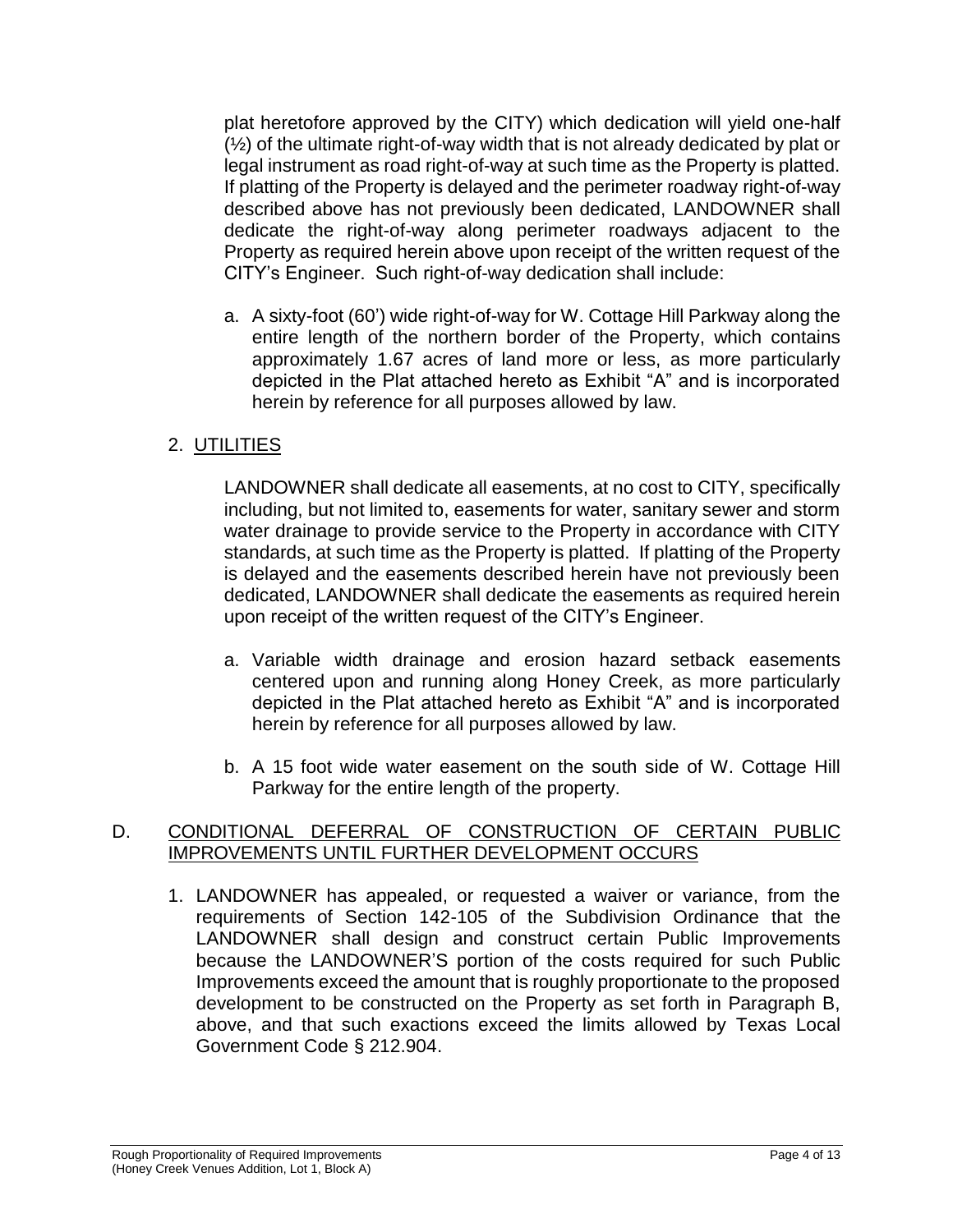- 2. CITY agrees that the required exactions exceed the impacts of the lot to be constructed on the Property as set forth in Paragraph B, above, and hereby determines that LANDOWNER is conditionally relieved of the obligation to design and construct the following Public Improvements, at no cost to CITY, as required by Section 142-105 of the Subdivision Ordinance:
	- a. The requirement to construct a twenty-four foot (24') wide concrete curb and gutter pavement section of W. Cottage Hill Parkway, including the associated street lighting, sidewalks, underground drainage systems, and other appurtenances; and
	- b. The requirement to construct on-site and, if necessary off-site, underground storm drainage facilities to capture storm water drainage upon and across the Property; and
	- c. The requirement to construct a minimum 12-inch diameter water line along W. Cottage Hill Parkway including approximately two (2) miles of offsite 12 inch diameter water lines and appurtenances capable of supplying adequate domestic and fire flow to and through the Property from the nearest City of McKinney water line; and
	- d. The requirement to construct a minimum 8-inch diameter sanitary sewer line through the Property together with approximately two (2) miles of offsite 8-inch diameter sanitary sewer lines capable of serving the property.
- 3. Notwithstanding the foregoing, at such time as the Property is further subdivided or replatted or the use of the Property is altered, changed, increased, expanded or enlarged from the uses identified in Paragraph B above, ("Change in Conditions") the conditional relief or deferral afforded to the LANDOWNER from the requirements of Section 142-105 of the Subdivision Ordinance as enunciated in Paragraph No. 2 of this Paragraph D shall terminate and the LANDOWNER shall be required to promptly, and no later than sixty (60) days after such Change in Conditions occurs to, conform to all CITY development ordinances then applicable to the Property. However, the Property could be replatted to incorporate additional adjacent raw undeveloped land into the Property without terminating the conditional relief or deferral afforded to the LANDOWNER by and through Paragraph No. 2 of this Paragraph D provided that there is no other Change in Condition associated with the Property or the additional adjacent raw undeveloped land incorporated into the Property by such replat. In addition, LANDOWNER reserves the right to seek a modification of, or an amendment to, this Agreement in advance of any Change in Conditions proposed by LANDOWNER to avoid the termination of the conditional relief or deferral afforded to the LANDOWNER by and through this Agreement.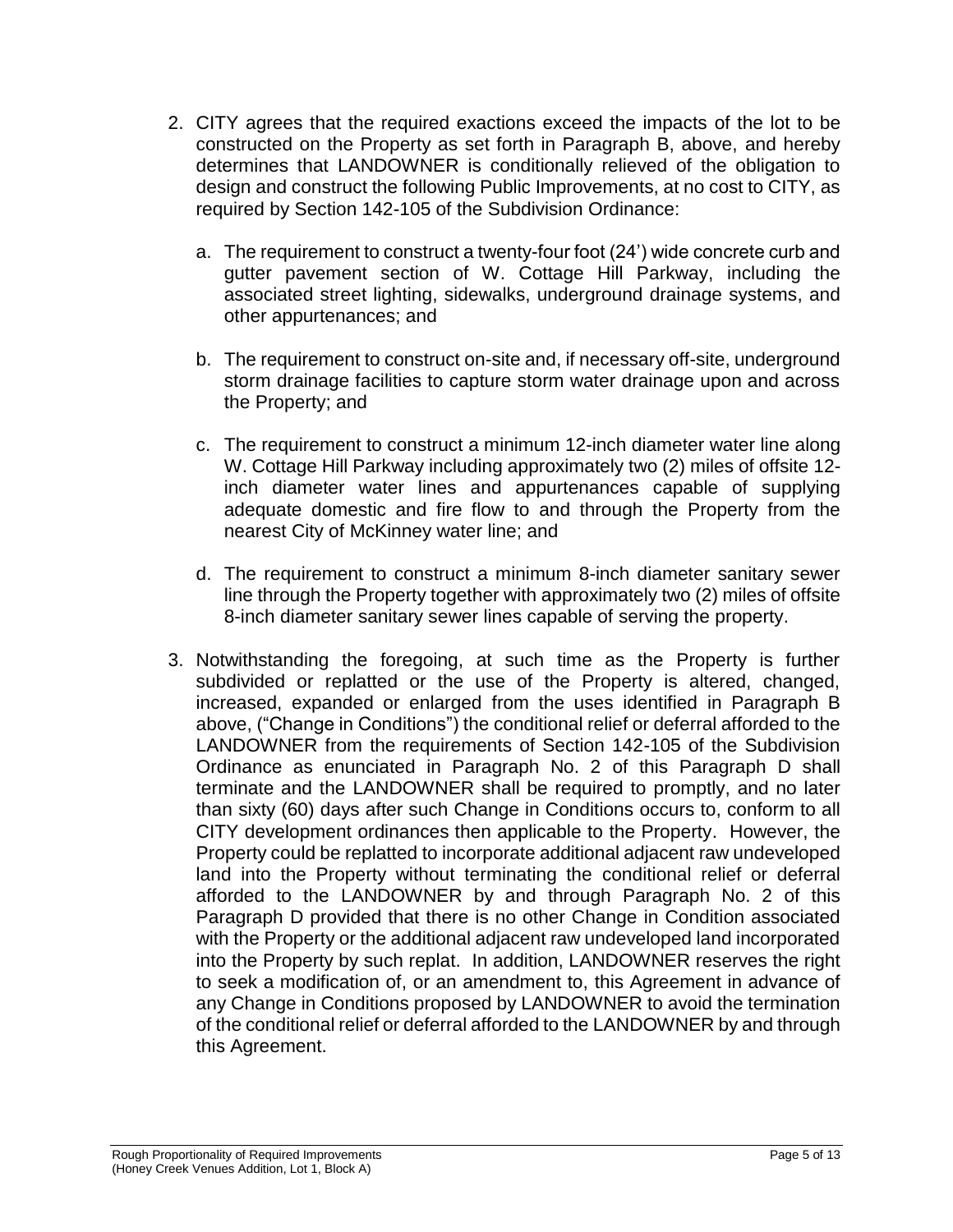4. At such time as the Property or any part or portion of the Property is connected to the City's potable water system and/or sanitary sewer system, LANDOWNER shall pay all then applicable tap fees, connection fees, meter fees, impact fees, pro rata fees and/or service fees as may be required by CITY regardless of the name by which such fees and charges may be called subject to the requirements of state law.

## E. CONDITIONAL VARIANCES ALLOWED UNTIL FURTHER DEVELOPMENT **OCCURS**

- 1. For so long a period of time as the conditional deferral of designing and constructing the Public Improvements identified in Paragraph D are in effect and allowed, the following conditional variances to the then currently adopted edition of the Subdivision Ordinance are permitted **provided that the LANDOWNER indemnify and hold the CITY harmless from and against any and all claims arising out of or in any way related to the following conditional variances requested by LANDOWNER**:
	- a. The LANDOWNER will not be required to install roadway improvements that are capable of providing adequate public and emergency services access intended for the safe, efficient, and orderly development of the City to all or any part of the Property, as required by Section 142-105 of the Subdivision Ordinance.
	- b. The LANDOWNER will not be required to install a water system that is capable of furnishing the domestic flow and fire flow and pressures intended to provide sufficient fire protection for the safe, efficient and orderly development of the City to all or any part of the Property, as required by Section 142-105 of the Subdivision Ordinance. As a condition of this variance, the landowner shall provide a fire suppression system acceptable to the county fire marshal.
	- c. The LANDOWNER will not be required to install a sanitary sewer system that is capable of servicing the domestic wastewater flow intended for the safe, efficient, and orderly development of the City to all or any part of the Property, as required by Section 142-105 of the Subdivision Ordinance.
	- d. The LANDOWNER will be allowed to use a properly permitted on-site sewerage facility (OSSF) that conforms to all requirements of the Texas Commission on Environmental Quality, Collin County (OSSF permitting authority), and the CITY.
	- e. The LANDOWNER will not be required to collect drainage in an underground storm water system intended for the safe, efficient, and orderly development of the City to all or any part of the Property, as required by Section 142-105 of the Subdivision Ordinance.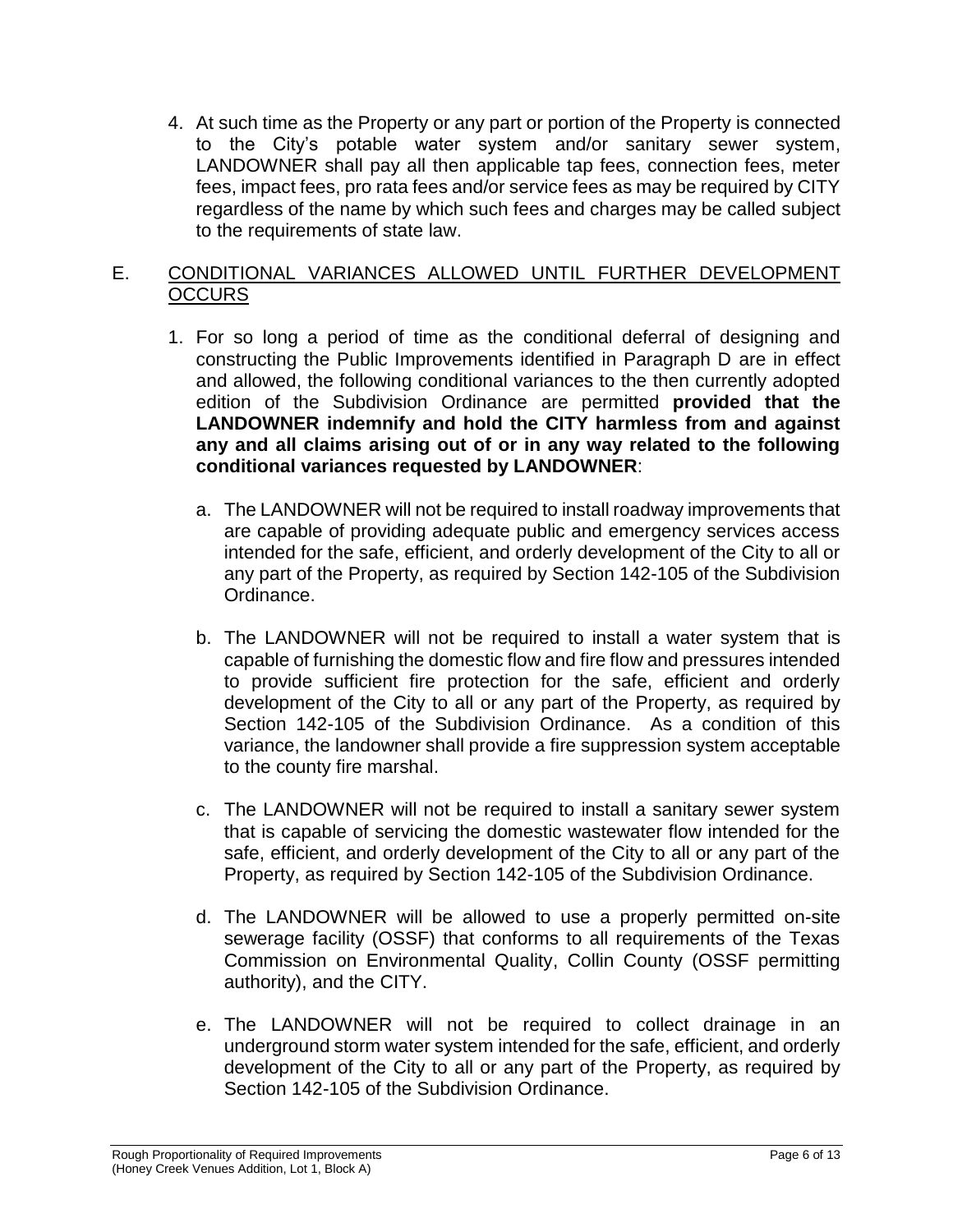2. Notwithstanding the foregoing, at such time as the Property is further subdivided or replatted or the use of the Property is altered, changed, increased, expanded or enlarged from the uses identified in Paragraph B above, or the zoning on that portion of the Property which is situated within the City's corporate limits is changed to a more intense use, the conditional variances afforded to the LANDOWNER as enunciated in Paragraph No. 1 of this Paragraph E shall terminate and the LANDOWNER shall be required to promptly, and no later than sixty (60) days after such Change in Conditions occurs to, conform to all CITY development ordinances then applicable to the Property. However, the Property could be replatted to incorporate additional adjacent raw undeveloped land into the Property without terminating the conditional relief or deferral afforded to the LANDOWNER by and through Paragraph No. 2 of Paragraph D of this Agreement provided that there is no other Change in Condition associated with the Property or the additional adjacent raw undeveloped land incorporated into the Property by such replat. In addition, LANDOWNER reserves the right to seek a modification of, or an amendment to, this Agreement in advance of any Change in Conditions proposed by LANDOWNER to avoid the termination of the conditional relief or deferral afforded to the LANDOWNER by and through this Agreement.

## F. CITY DEVELOPMENT ORDINANCES

If LANDOWNER decides to develop the Property, LANDOWNER shall develop the Property in accordance with the standards as set forth in the City of McKinney zoning, subdivision and land development ordinances that are applicable in the ETJ or pursuant to this Agreement, including but not limited to provisions as to drainage, erosion control, pro rata payments, storm water, tree preservation, impact fees, Street Design Standards, Public Improvements Policy and construction standards except as herein specifically agreed to the contrary.

## G. NO WAIVER

LANDOWNER expressly acknowledges that by entering into this Agreement, LANDOWNER, their successors, assigns, vendors, grantees, and/or trustees, shall not construe any language contained herein or in any Exhibits as waiving any of the requirements of the Subdivision Ordinance or any other ordinance of the CITY except as herein specifically agreed.

#### H. VARIANCES

It is expressly acknowledged that only those variances to the Subdivision Ordinance or other applicable CITY ordinances specifically stipulated in this Agreement are granted by CITY for this subdivision and/or development.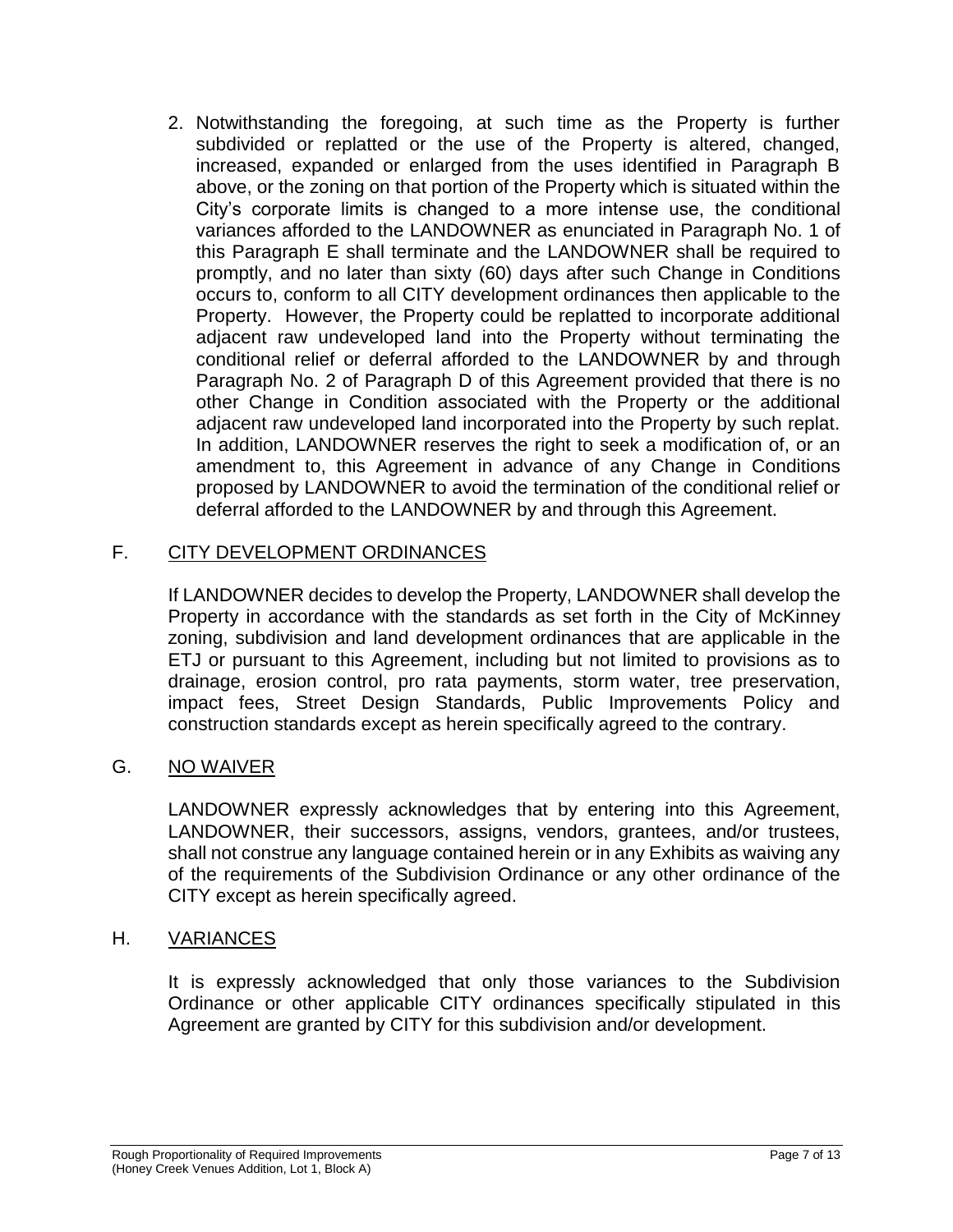#### I. INDEMNITY AND HOLD HARMLESS AGREEMENT

**LANDOWNER, their successors, assigns, vendors, grantees, and/or trustees do hereby agree to fully indemnify, protect and hold CITY harmless from all third-party claims, suits, judgments, and demands, including its reasonable attorney's fees, arising out of the sole or concurrent negligence of LANDOWNER, and only to the extent or percentage attributable to LANDOWNER, in the subdividing, development, or construction of public improvements, including the negligent maintenance thereof. LANDOWNER shall not be responsible for or be required to indemnify CITY from CITY'S own negligence. LANDOWNER, their successors, assigns, vendors, grantees, and/or trustees do hereby further agree to fully indemnify, protect and hold CITY harmless from and against any and all claims arising out of or in any way related to the CITY's approval and granting and/or termination of the conditional deferrals and conditional variances requested by LANDOWNER and set out in Paragraphs D and F above. The indemnity contained in this Paragraph shall expire five (5) years from the date of termination of this Agreement.**

### J. WITHHOLDING APPROVALS AND PERMITS

In the event LANDOWNER fails to comply with any of the provisions of this Agreement, CITY shall be authorized to withhold any plat approvals and/or requests for permits associated with any development on the Property that conflicts with the provisions of Paragraph B of this Agreement or which requires compliance to Paragraphs D.3, D.4, or E.2 of this Agreement.

## K. ROUGH PROPORTIONALITY AND WAIVER OF CLAIMS.

LANDOWNER has been represented by legal counsel in the negotiation of this Agreement and been advised, or has had the opportunity to have legal counsel review this Agreement and advise LANDOWNER, regarding LANDOWNER'S rights under Texas and federal law. LANDOWNER hereby waives any requirement that the CITY retain a professional engineer, licensed pursuant to Chapter 1001 of the Texas Occupations Code, to review and determine that the exactions required by the CITY as a condition of approval for the development of this Property are roughly proportional or roughly proportionate to the proposed development's anticipated impact. (These exactions may include but are not limited to the making of dedications or reservations of land, the payment of fees, the construction of facilities, and the payment of construction costs for public facilities.) LANDOWNER specifically reserves their right to appeal the apportionment of municipal infrastructure costs in accordance with Tex. Loc. Gov't Code § 212.904. **However, notwithstanding the foregoing, LANDOWNER hereby releases the City from any and all liability under Tex. Loc. Gov't Code**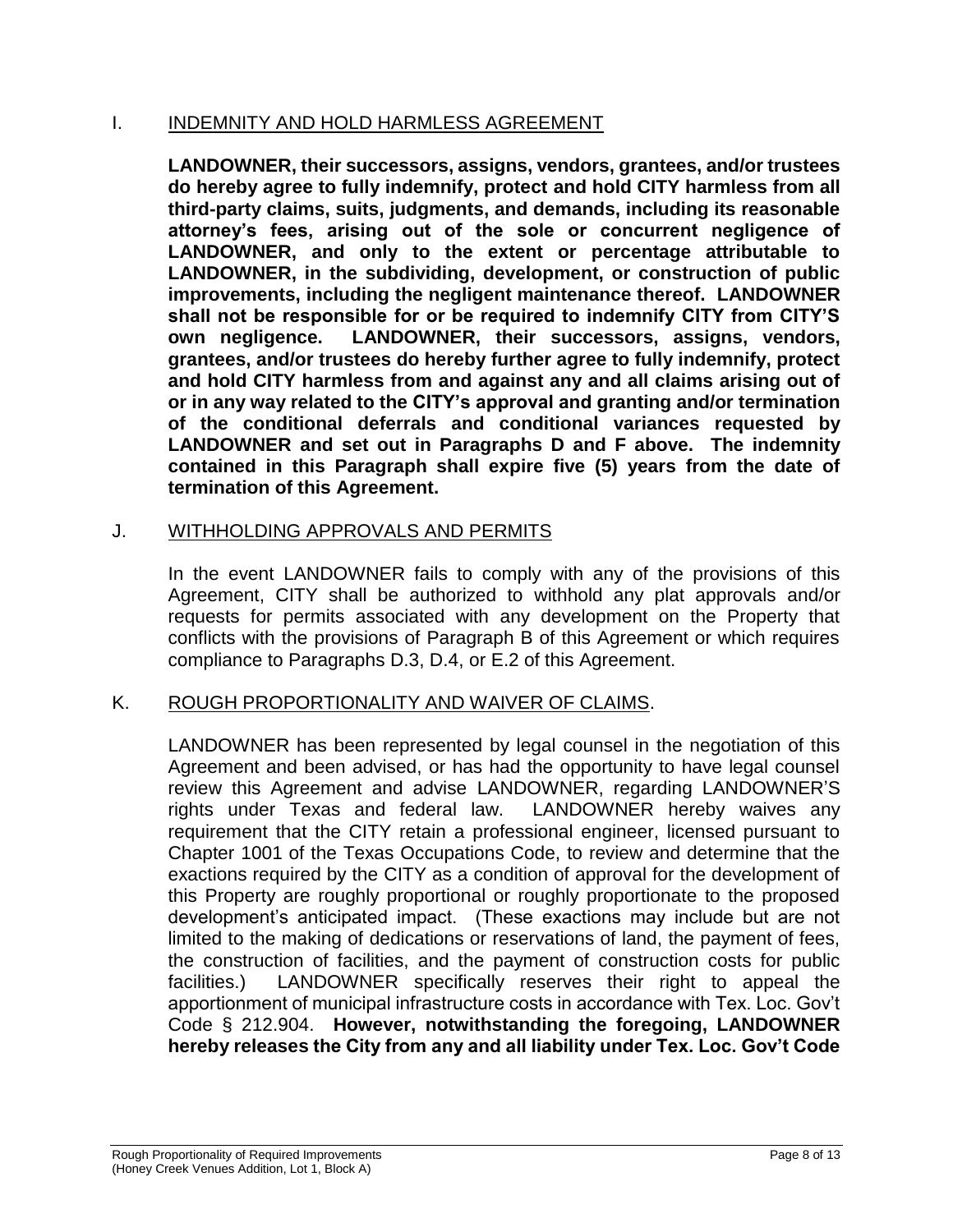#### **§ 212.904 regarding or related to the cost of any municipal infrastructure improvements required for the development of the Property.**

It is the intent of this Agreement that the provision for roadway and utility improvements made herein constitutes a proportional allocation of LANDOWNER'S responsibility for roadway and utility improvements for the Property. LANDOWNER hereby waives any federal constitutional claims and any statutory or state constitutional takings claims under the Texas Constitution and Chapter 395 of the Tex. Loc. Gov't. Code. LANDOWNER further releases CITY from any and all claims based on excessive or illegal exactions; it being agreed that LANDOWNER'S infrastructure contribution(s) (after receiving all contractual offsets, credits and reimbursements as well as the conditional deferrals and conditional variances granted herein) is roughly proportional or roughly proportionate to the demand that is placed on the roadway and utility systems by LANDOWNER'S Property. LANDOWNER further acknowledges that the benefits of platting have been accepted with full knowledge of potential claims and causes of action which may be raised now, and in the future, and LANDOWNER acknowledges the receipt of good and valuable consideration for the release and waiver of such claims. **LANDOWNER shall indemnify and hold harmless CITY from any claims and suits of third parties, including but not limited to LANDOWNER'S successors, assigns, grantees, vendors, trustees or representatives, brought pursuant to this Agreement or the claims or types of claims described in this paragraph.**

#### L. CONTINUITY

This Agreement shall be a covenant running with the land, and be binding upon LANDOWNER, their successors, heirs, assigns, grantees, vendors, trustees, representatives, and all others holding any interest now or in the future.

#### M. ASSIGNABILITY

This Agreement shall not be assignable by LANDOWNER without the prior written consent of the CITY, and such consent shall not be unreasonably withheld, conditioned or delayed by CITY.

#### N. TERM

Pursuant to Section 212.172 of the Texas Local Government Code this Agreement may be valid for a term of up to forty-five (45) years unless earlier terminated by breach or pursuant to the specific provisions of Paragraphs D or E of this Agreement.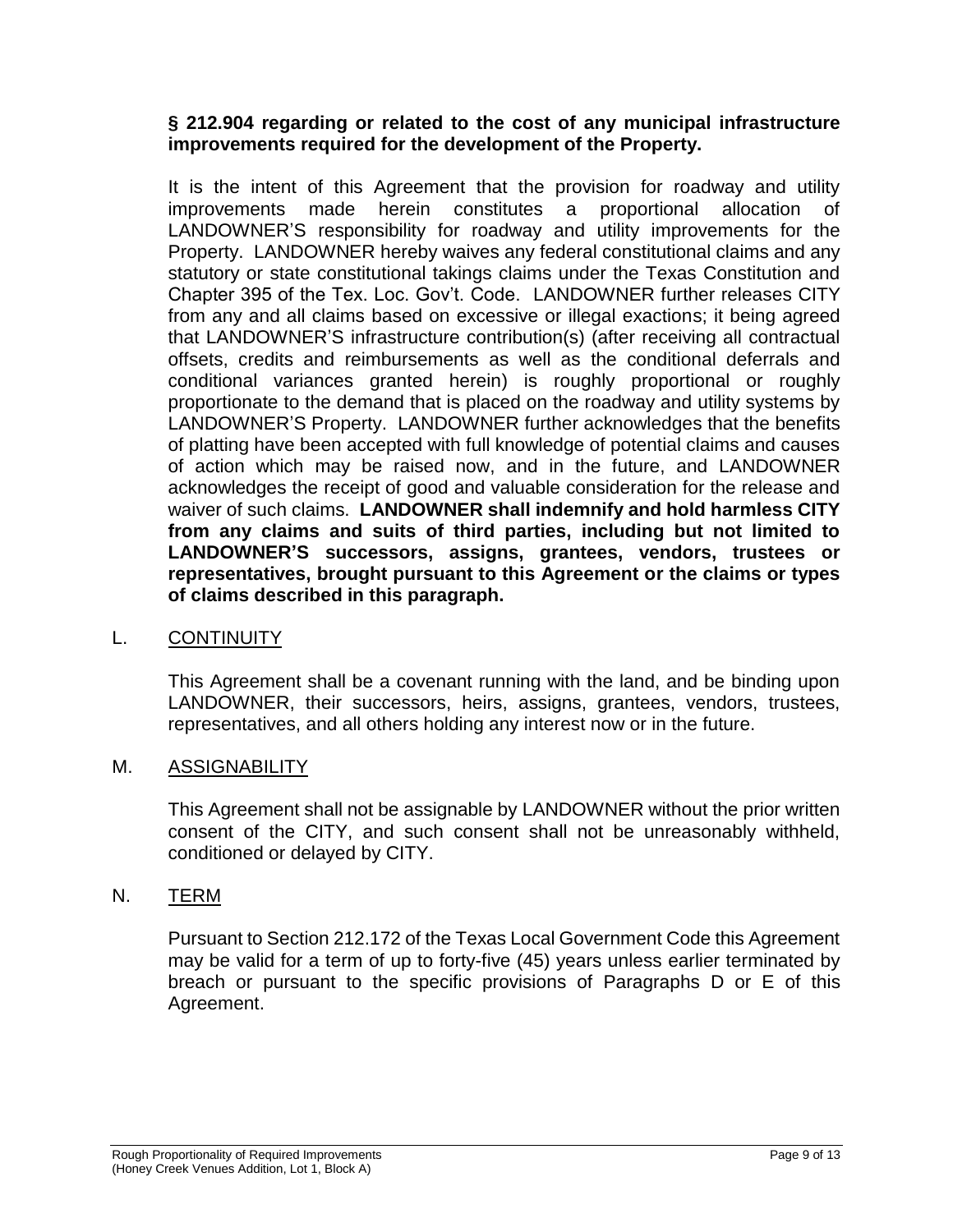### O. GENERAL PROVISIONS

- 1. LANDOWNER agrees that construction shall not begin on any proposed building improvements prior to City Council approval of this Agreement.
- 2. LANDOWNER agrees that all coordination required with public and/or private utility agencies to eliminate conflicts with proposed street grades or underground improvements shall be the responsibility of LANDOWNER. Likewise, coordination with agencies requiring special conditions (i.e., railroads and the Texas Department of Transportation) shall be the responsibility of LANDOWNER.
- 3. CITY agrees to record said Plat at such time as the Plat complies with the requirements set forth by the Subdivision Ordinance of CITY and has been approved in the manner described therein.

[*Signature Page to Follow*]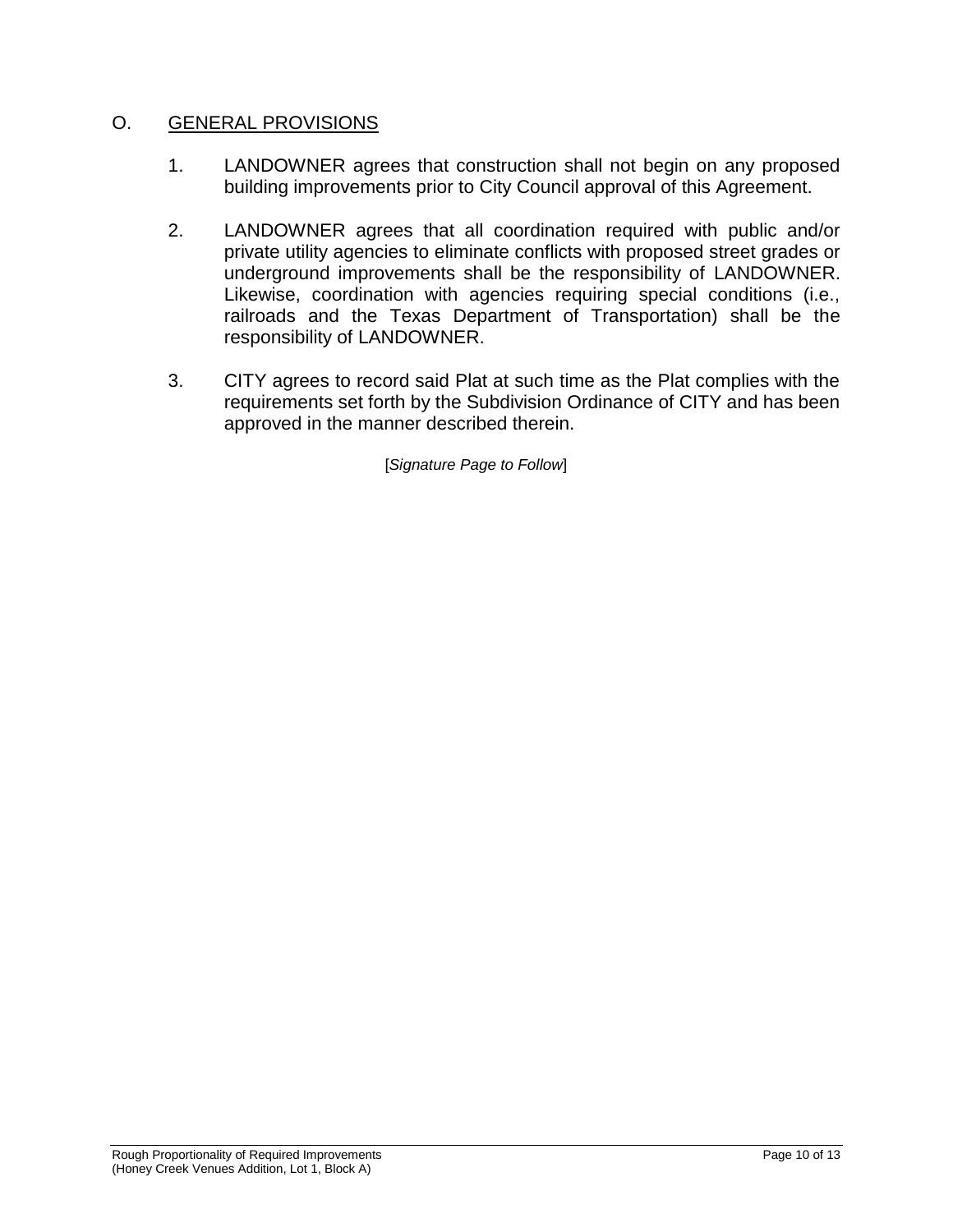IN WITNESS WHEREOF, LANDOWNER and CITY have executed this Agreement to be effective as of the latter of the date on which this Agreement is (a) approved by the City Council of the City of McKinney, Texas, or (b) signed by the City Manager of the City of McKinney, Texas.

## *CITY OF McKINNEY*

By: \_\_\_\_\_\_\_\_\_\_\_\_\_\_\_\_\_\_\_\_\_\_\_\_\_\_\_\_\_

PAUL G. GRIMES City Manager

Date Signed: \_\_\_\_\_\_\_\_\_\_\_\_\_\_\_\_\_\_\_\_\_

ATTEST:

EMPRESS DRANE City Secretary JOSHUA STEVENSON Deputy City Secretary

\_\_\_\_\_\_\_\_\_\_\_\_\_\_\_\_\_\_\_\_\_\_\_\_\_\_\_\_\_\_\_\_\_\_\_\_

*LANDOWNER:*

## *HONEY CREEK VENUES, LLC*

By: \_\_\_\_\_\_\_\_\_\_\_\_\_\_\_\_\_\_\_\_\_\_\_\_\_\_

WILLIAM W. DUCHARME Member/Manager

Date Signed: \_\_\_\_\_\_\_\_\_\_\_\_\_\_\_\_\_\_\_\_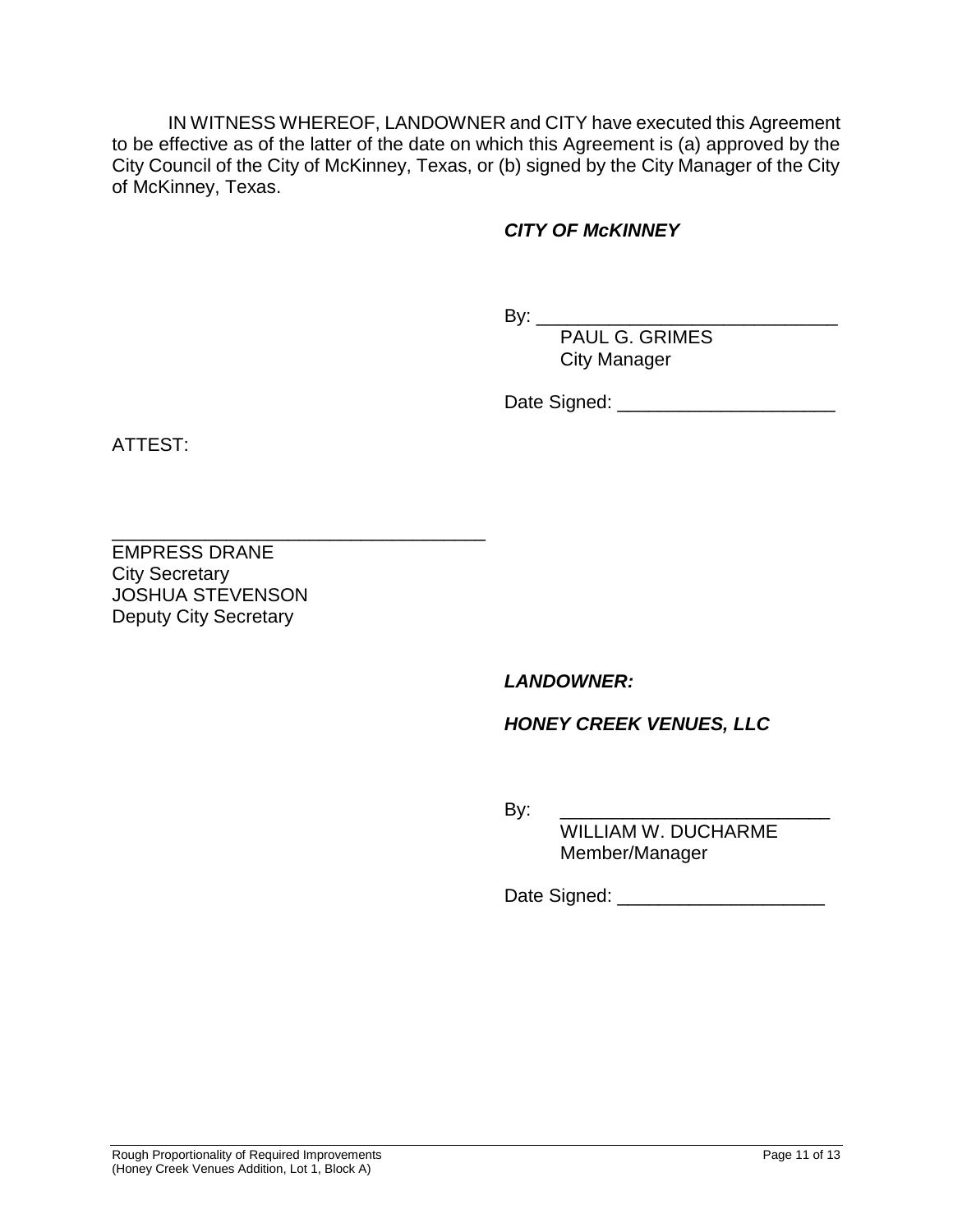THE STATE OF TEXAS, COUNTY OF COLLIN

BEFORE ME, the undersigned authority, in and for said County, Texas, on this day personally appeared PAUL G. GRIMES, City Manager of the *CITY OF MCKINNEY*, a Texas Municipal Corporation, known to me to be the person whose name is subscribed to the foregoing instrument, and acknowledged to me that he has executed the same on the City's behalf.

GIVEN UNDER MY HAND AND SEAL OF OFFICE, THIS THE \_\_\_\_\_ DAY OF \_\_\_\_\_\_\_\_\_\_\_\_\_\_\_\_\_\_\_\_, 2021.

> Notary Public County, Texas My commission expires

THE STATE OF TEXAS, COUNTY OF COLLIN

This instrument was acknowledged before me on the day of 2021, by WILLIAM W. DUCHARME in his capacity as Member/Manager of *HONEY CREEK VENUES, LLC,* the Landowner of the Property located in the ETJ of the City of McKinney, on W. Cottage Hill Parkway, adjacent to Honey Creek containing approximately 25.51 acres of land, more or less, known to me to be the person whose name is subscribed to the foregoing instrument, and acknowledged to me that they executed the same for the purposes set forth therein.

GIVEN UNDER MY HAND AND SEAL OF OFFICE, THIS THE \_\_\_\_\_ DAY OF \_\_\_\_\_\_\_\_\_\_\_\_\_\_\_\_\_\_\_\_, 2021.

> Notary Public \_\_\_\_\_\_\_\_\_\_\_\_\_\_\_\_\_\_\_\_\_\_\_\_County, Texas My commission expires

PREPARED IN THE OFFICES OF:

*BROWN & HOFMEISTER, L.L.P.* 740 East Campbell Road, Suite 800 Richardson, Texas 75081 214/747-6100 214/747-6111 Fax